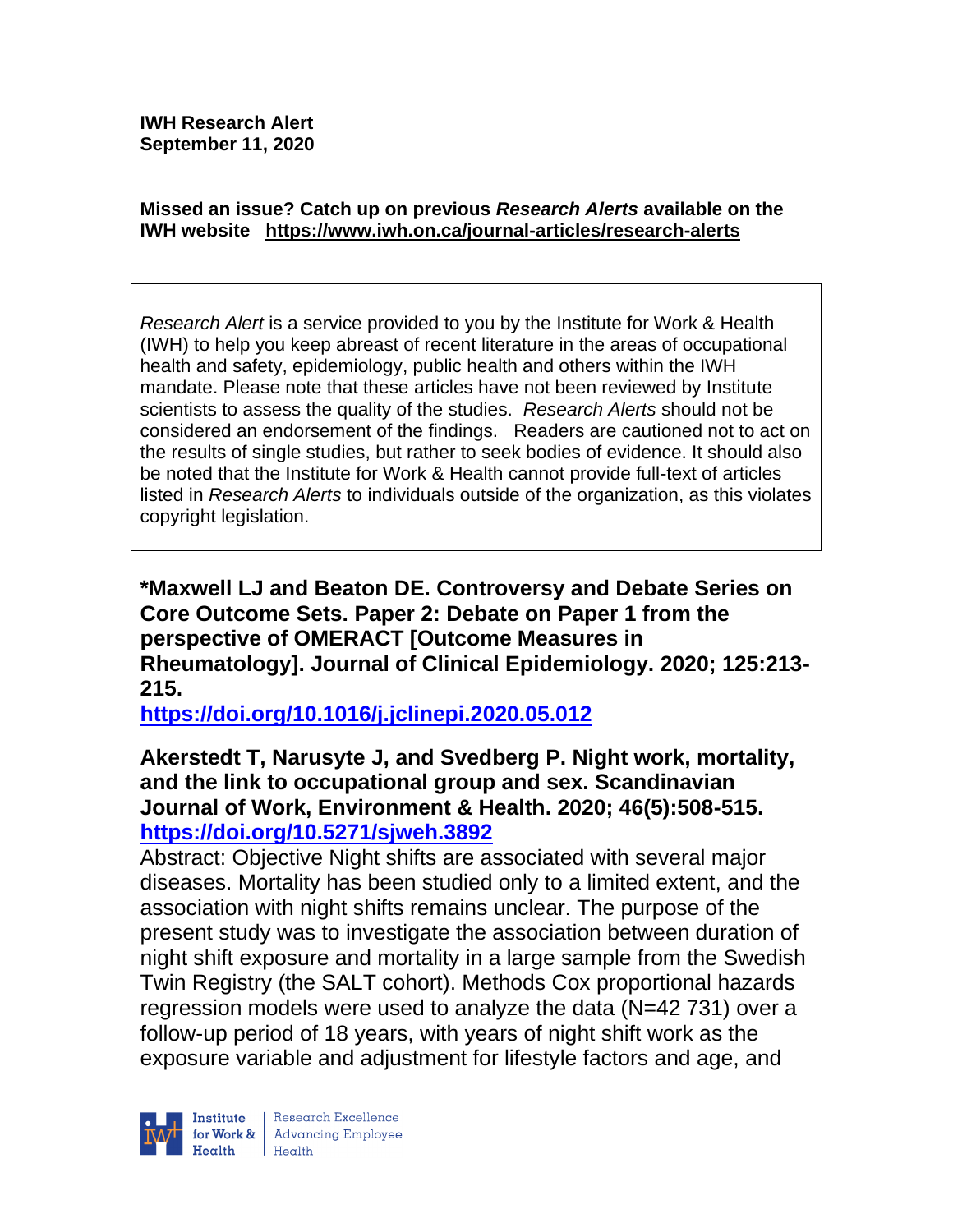stratification on gender and occupational group. Results The hazard ratio (HR) for "ever" night shifts for total mortality was 1.07 [95% confidence interval (CI) 1.01-1.15] but 1.15 (95% CI 1.07-1.25) for longer exposure (>5 years). Also, HR for cause-specific mortality due to cardiovascular disease was significant, with higher HR for longer night shift exposure. Mortality due to cancer was significant for longer exposure only. White-collar workers showed significant HR for longer exposure. In particular, male white-collar workers showed a significant HR, with a highest value for longer exposure [HR 1.28 (95% CI 1.09-1.49)]. Heredity did not influence the results significantly. Conclusions Long duration of exposure to night shift work is associated with increased mortality, particularly in male whitecollar workers. The lack of effects of accumulated exposure suggests that the results should be interpreted with caution

## **Asfaw A, Quay B, and Chang CC. Do injured workers receive opioid prescriptions outside the workers' compensation system? The case of private group health insurances. Journal of Occupational & Environmental Medicine. 2020; 62(9):e515-e522. <https://doi.org/10.1097/JOM.0000000000001961>**

Abstract: OBJECTIVES: We explored the impact of workplace injury on receiving opioid prescriptions from employer-sponsored private group health insurances (GHI) and how long injured workers receive opioid prescriptions after injury. METHODS: We used a difference-indifferences method and MarketScan databases for the years 2013 to 2015. RESULTS: Estimated odds for injured workers relative to noninjured workers to receive opioid prescriptions from the GHI within 60 and 180 days from the index date of injury were 4.9 and 1.5, respectively. In addition, the number of opioid prescriptions received within 60 days of injury was 2.5 times higher. CONCLUSION: Workplace injury could be a risk factor for both short and long-term prescription opioid use. Studies that use only workers' compensation medical claim data likely underestimate the magnitude of the impact of workplace injuries on opioid prescriptions

**Becker A, Angerer P, Weber J, and Muller A. The prevention of musculoskeletal complaints: long-term effect of a work-related psychosocial coaching intervention compared to physiotherapy alone-a randomized controlled trial. International Archives of** 

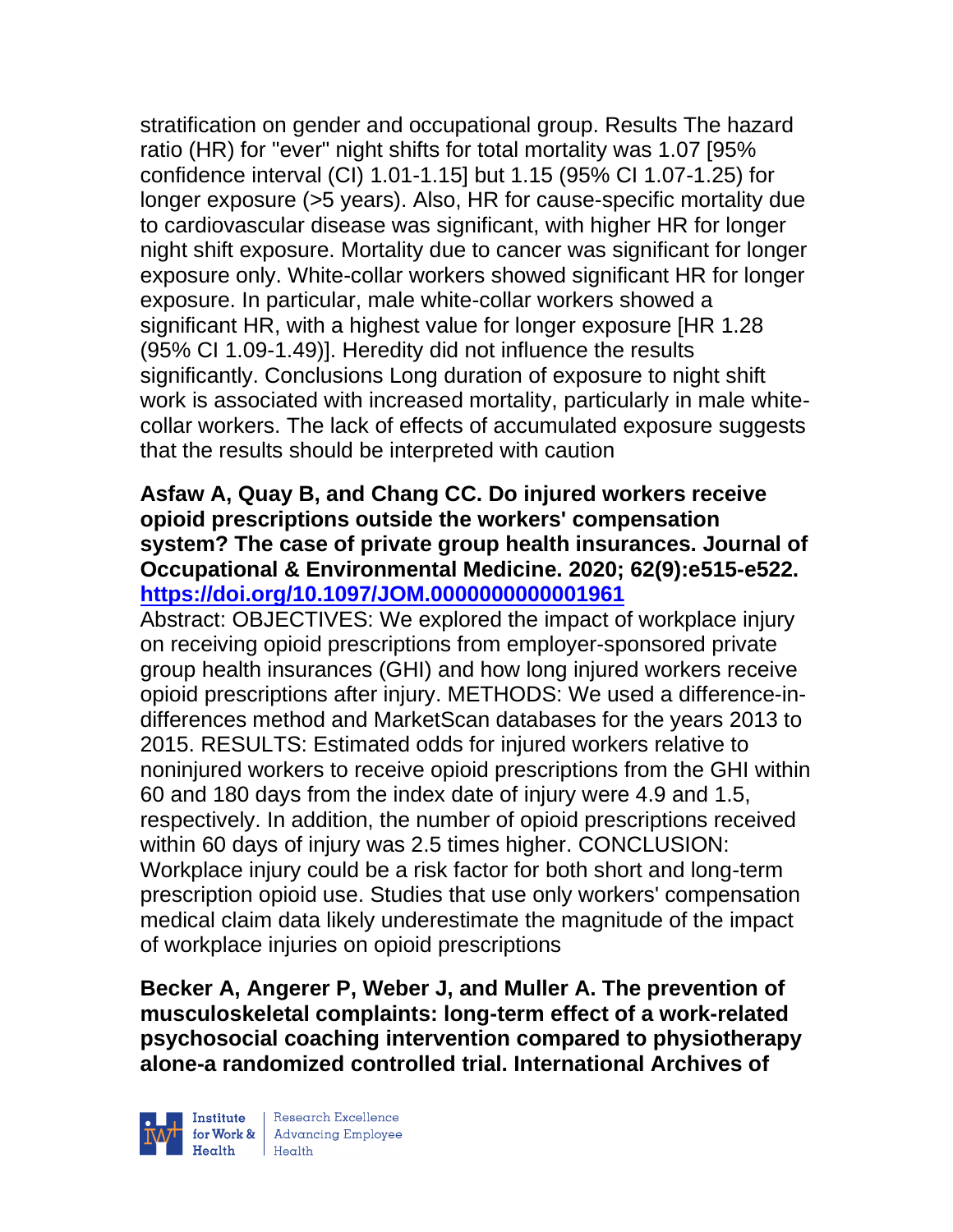**Occupational & Environmental Health. 2020; 93(7):877-889. <https://doi.org/10.1007/s00420-020-01538-1> [open access]** Abstract: Purpose: Research shows that psychosocial factors play a significant role in the emergence of musculoskeletal complaints (MSC). The aim of this study was to determine the long-term effects on unspecific MSC by a combined physiotherapy and coaching intervention compared to physiotherapy alone. The coaching intervention focussed on enabling better strategies for coping with work stressors. Methods: The participants of a previous randomized controlled intervention were invited to participate again in a third follow-up survey 22 months after the end of the intervention. In 2014, 65 nurses completed a 10-week personalised physiotherapy. Additionally, the intervention group ( $n = 33$ ) passed five individual coaching sessions, plus an opening and closing session. 44 nurses (IG:  $n = 24$ ; CG:  $n = 20$ ) passed again a physical examination as well as another questionnaire assessment in 2016. The primary outcome was MSC, secondary outcomes were work ability and work-related well-being. Due to missing data, multiple imputations were conducted using the mice package in R. Data were analysed by ANOVA with two-way repeated measures, t tests for independent samples and Chi-squared tests. Results: In respect of MSC, stronger improvement of movement in the vertebral column was observed in the IG compared to the CG. No differences between the IG and CG regarding other long-term effects were observed. Conclusions: The results suggest that the combined intervention of work-related coaching and physiotherapy had only a marginally stronger long-term effect with respect to MSC than physiotherapy alone.

**Creed PA, Hood M, Selenko E, and Bagley L. The development and initial validation of a self-report job precariousness scale suitable for use with young adults who study and work. Journal of Career Assessment. 2020; 28(4):636-654. <https://doi.org/10.1177/1069072720920788>** 

**Dong XS, Brooks RD, and Cain CT. Prescription opioid use and associated factors among US construction workers. American Journal of Industrial Medicine. 2020; 63(10):868-877. <https://doi.org/10.1002/ajim.23158>** 

Abstract: Background: Construction workers are among the segments

Institute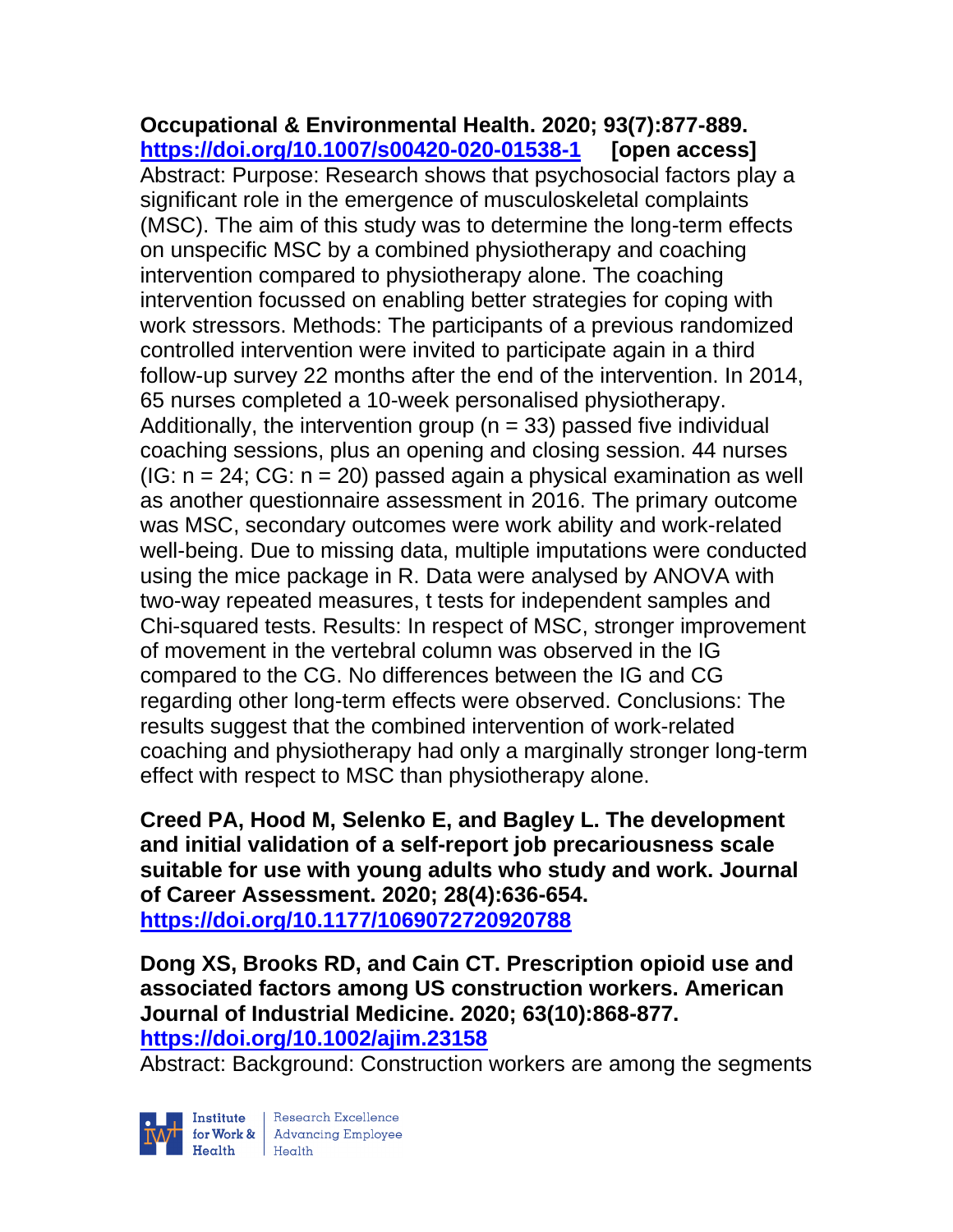of the US population that were hit hardest by the opioid prescription and overdose deaths in the past decades. Factors that underlie opioid use in construction workers have been compartmentalized and isolated in existing studies of opioid use and opioid overdose, but they ignore the overall context of their use. This study examines prescription opioid use and its association with a variety of occupational and nonoccupational factors in construction workers in the United States. Methods: Data from the 2011-2017 Medical Expenditure Panel Survey ( $n = 7994$ ) were analyzed. The prevalence of prescribed opioid use and the association with occupational and nonoccupational characteristics among construction workers were examined in four multiple logistic regression models. Results: The odds of prescription opioid use for workers with occupational injuries was more than triple that of their noninjured counterparts when demographics and occupational factors were controlled (odds ratio = 3.38, 95% confidence interval: 2.38-4.81). Odds of prescription opioid use were higher in older construction workers, workers who were white, non-Hispanic, working part-time, and in poorer health, while Hispanic workers and those without health insurance were much less likely to report prescription opioid use. Conclusions: Prescription opioid use among construction workers encompasses both occupational and nonoccupational factors. As an insight into opioid use among construction workers becomes clearer, effectively responding to the opioid crisis remains a challenge.

## **Gao Y, Yang K, Cai Y, Shi S, Liu M, Zhang J, et al. Updating systematic reviews can improve the precision of outcomes: a comparative study. Journal of Clinical Epidemiology. 2020; 125:108-119.**

# **<https://doi.org/10.1016/j.jclinepi.2020.05.019>**

Abstract: Objectives: The objective of this study was to investigate the main characteristics and the precision of outcomes between updated and original systematic reviews (SRs). Study design and setting: We searched PubMed and Embase.com on 31 March 2019 and included 30 pairs of updated and original SRs. We calculated changes in outcomes and the precision of effect size estimates in updated SRs, compared with original SRs. Review Manager 5.3 software was adopted to create forest plots showing comparable outcomes. Results: The average update time was 56.0 months, and



 $\begin{tabular}{|l|} Institute & Research Excellence \\ \hline for Work & Advancing Employee \\ Health & Health \\ \end{tabular}$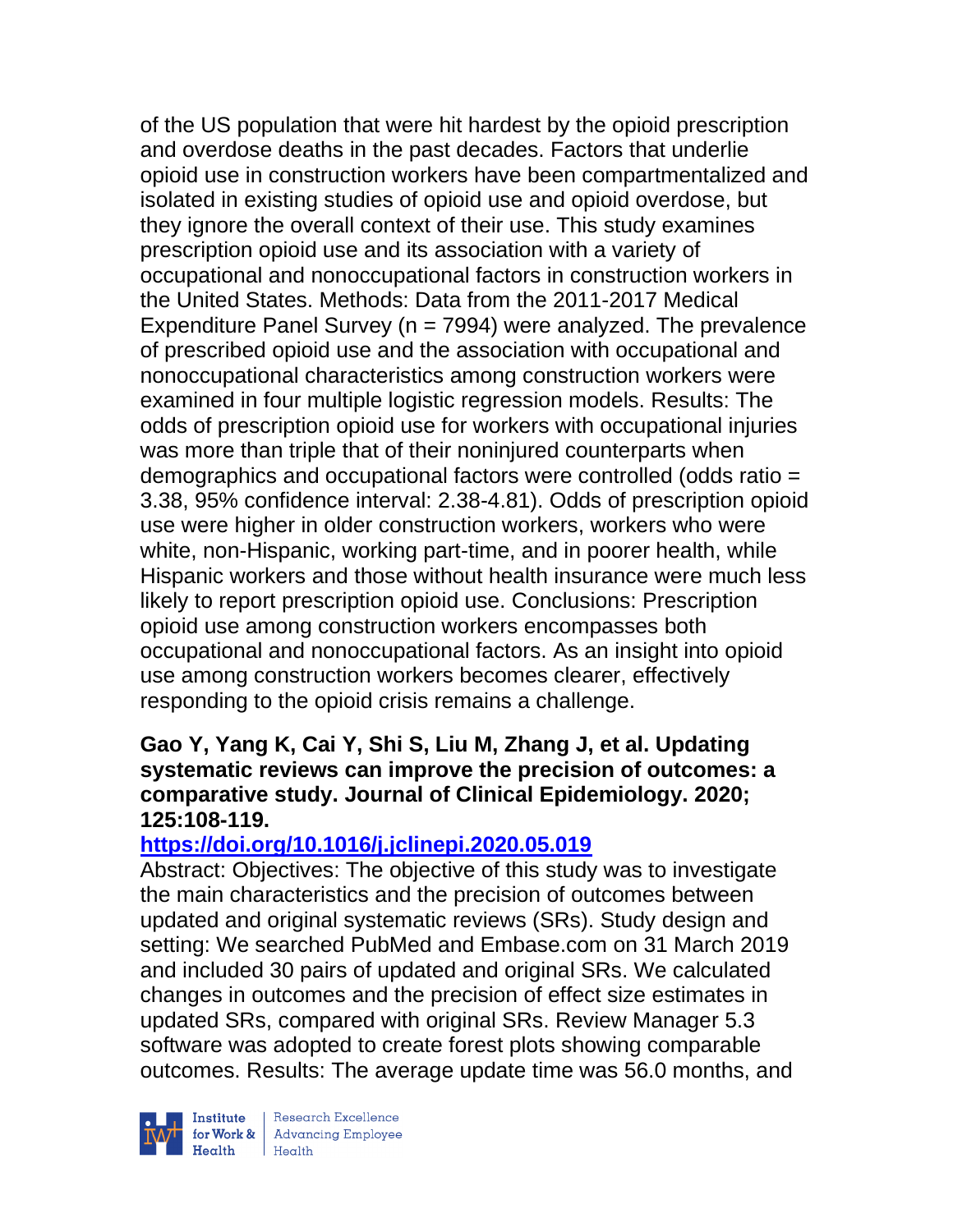incorporating new trials (23 SRs, 76.7%) was the main reason for the update. Compared with original SRs, 24 (80.0%) updated SRs included more randomized controlled trials and 22 (73.3%) updated SRs involved a larger number of patients. Of the 130 comparable outcomes, only three (2.3%) outcomes were observed with a significant change in three SR updates. No new data from randomized controlled trials were added to 36 (27.7%) outcomes during the update process. Of the 94 outcomes including new evidence, 83 (88.3%) showed an improvement in precision, 5 (5.3%) showed a decrease in precision, and 6 (6.4%) did not exhibit changes in precision. Conclusion: Updating SRs could increase the precision of most comparable outcomes, although the conclusions of almost all updated SRs were similar to original SRs.

**Gonzalez K, Tillman CJ, and Holmes JJ. Coming home: why veterans with disabilities withhold workplace accommodation requests. Human Relations. 2020; 73(10):1439-1466. <https://doi.org/10.1177/0018726719875810>** 

**Hu X, Yeo G, and Griffin M. More to safety compliance than meets the eye: differentiating deep compliance from surface compliance. Safety Science. 2020; 130:104852. <https://doi.org/10.1016/j.ssci.2020.104852>** 

**Lennefer T, Lopper E, Wiedemann AU, Hess U, and Hoppe A. Improving employees' work-related well-being and physical health through a technology-based physical activity intervention: a randomized intervention-control group study. Journal of Occupational Health Psychology. 2020; 25(2):143-158. <https://doi.org/10.1037/ocp0000169>** 

Abstract: Although activity trackers are becoming more popular, little is known whether this new technology qualifies to improve employees' health. This study aimed to evaluate the effect of a workplace intervention applying activity trackers (behavioral approach) along with an online coach (cognitive approach) on workrelated well-being (e.g., burnout) and physical health (e.g., body mass index). To test for intervention effects, 116 employees at risk were recruited at 1 large mobility enterprise in Germany and randomly assigned to an intervention group ( $n = 59$ ) and a control

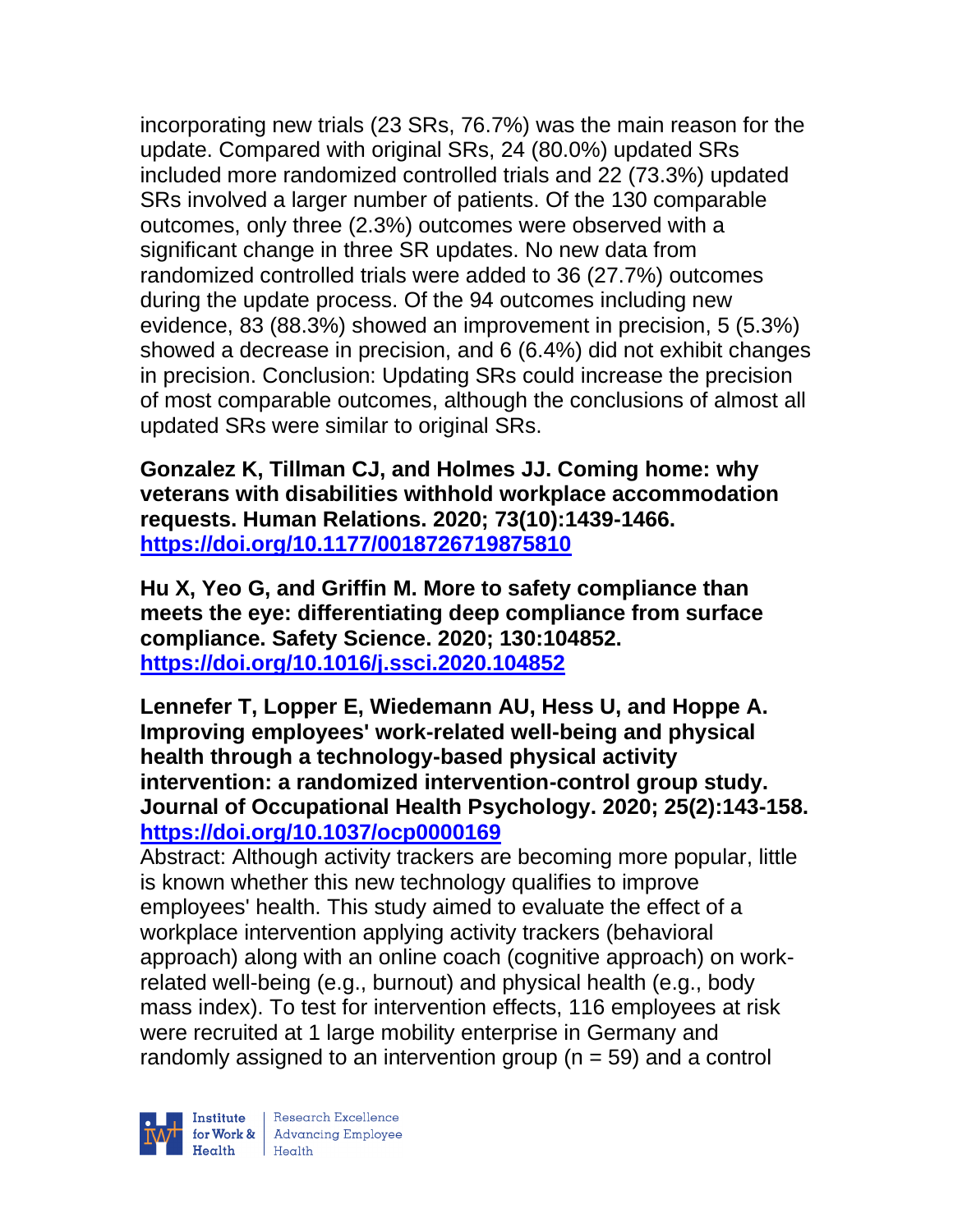group (n = 57). Intervention effects were assessed 1 month, 3 months, and 1 year after the intervention. Analyses of variance for repeated measures revealed no intervention or long-term effects on work-related well-being. In the intervention group, we found a significant increase in health perception and a significant decrease in body mass index. These effects were stable over time 3 months after the intervention for health perception and 1 year after the intervention for body mass index. Our study shows that a cognitive-behavioral intervention with activity trackers improved physical health over time but was not effective in enhancing work-related well-being. (PsycInfo Database Record (c) 2020 APA, all rights reserved)

# **Park J, Oh YS, and Kim Y. Association of poor psychological well-being with co-exposure to psychosocial factors at work in Korean regular workers. American Journal of Industrial Medicine. 2020; 63(10):928-935.**

**<https://doi.org/10.1002/ajim.23155>** 

Abstract: Background: This study evaluated the association of coexposure to different psychosocial factors with poor psychological well-being of Korean regular workers. Methods: This was a secondary analysis of data from the fifth Korean Working Conditions Survey, conducted in 2017. Multiple logistic regression was used to determine adjusted odd ratios (aORs) and 95% confidence intervals for poor psychological well-being associated with self-reported psychosocial factors. Poor psychological well-being was measured using the Well-Being Index of the World Health Organization. For each question on psychosocial factors (long weekly working hours, lack of decision latitude, work pressure, lack of autonomy, lack of role clarity, organizational injustice, lack of reward, and lack of support from managers), answers of "always" and "most of the time" were classified as affirmative and answers of "sometimes," "rarely," and "never" were classified as negative. Results: Poor psychological wellbeing was significantly associated with most individual work stressors for both sexes ( $aORs = 1.22-1.83$ ). Furthermore, poor psychological well-being had a positive association with co-exposure to different psychosocial factors (aORs = 1.71-8.08). Co-exposure to an increasing number of psychosocial factors showed greater association with poor psychological well-being. Conclusion: We found that poor psychological well-being was associated with co-exposure

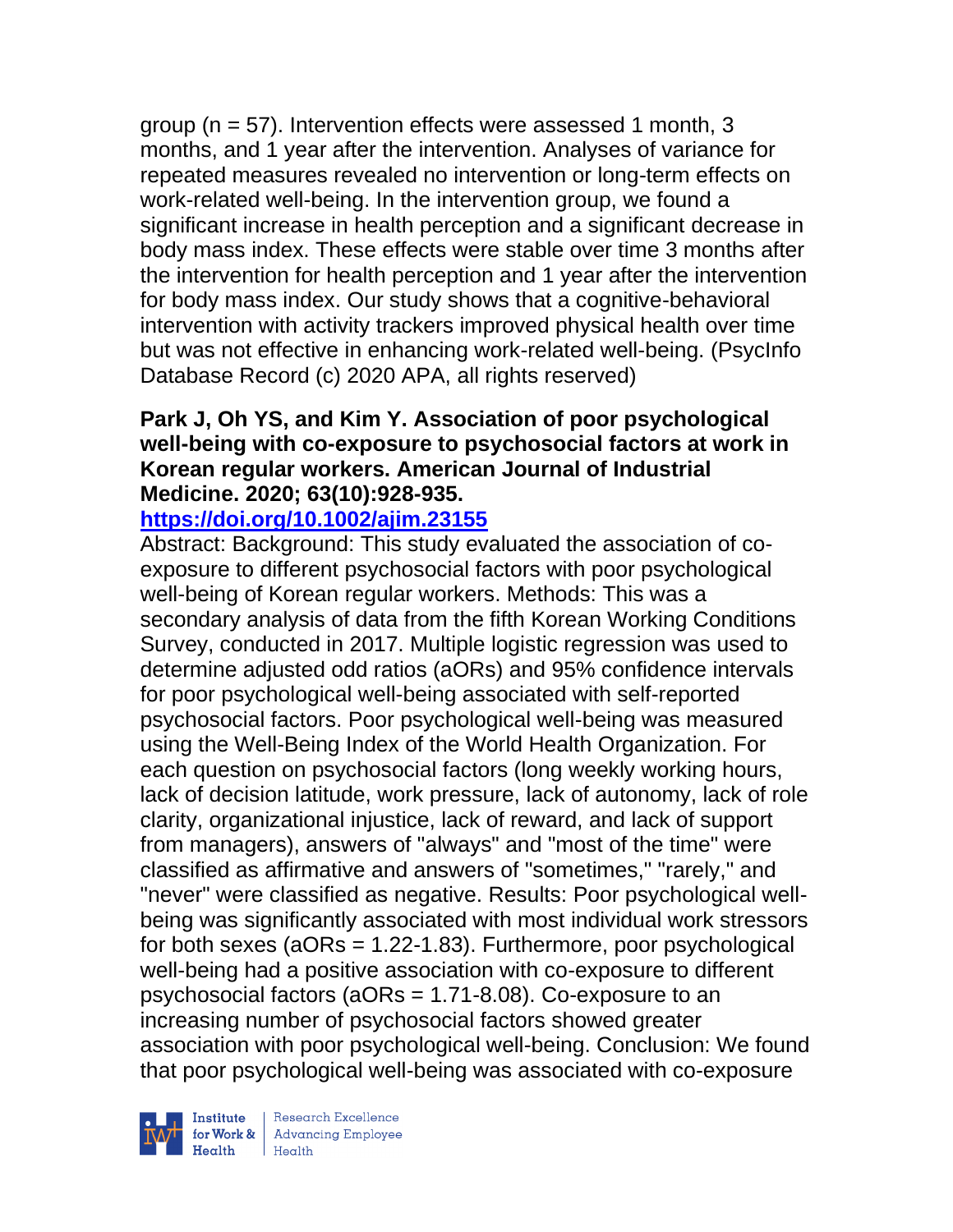to psychosocial factors in Korean workers in regular employment. Thus, we suggest that employers provide comprehensive measures that will protect workers from simultaneous exposure to adverse psychosocial factors.

#### **Patel K, Sutherland H, Henshaw J, Taylor JR, Brown CA, Casson AJ, et al. Effects of neurofeedback in the management of chronic pain: a systematic review and meta-analysis of clinical trials. European Journal of Pain. 2020; 24(8):1440-1457. <https://doi.org/10.1002/ejp.1612>**

Abstract: Background and objective: Neurofeedback (NFB) provides real-time feedback about neurophysiological signals to patients, thereby encouraging modulation of pain-associated brain activity. This review aims to evaluate the effectiveness and safety of NFB in alleviating pain and pain-associated symptoms in chronic pain patients. Methods: MEDLINE, PUBMED, Web of Science and PsycINFO databases were searched using the strategy: ("Neurofeedback" OR "EEG Biofeedback" OR "fMRI Biofeedback") AND ("Pain" or "Chronic Pain"). Clinical trials reporting changes in pain following electroencephalogram (EEG) or functional magnetic resonance imaging (fMRI) NFB in chronic pain patients were included. Only Randomized-controlled trials (RCT), non-randomized controlled trials (NRCT) and case series were included. Effect size was pooled for all RCTs in a meta-analysis. Results: Twenty-one studies were included. Reduction in pain following NFB was reported by one high-quality RCT, five of six low-quality RCT or NRCT and 13 of 14 case-series. Pain reduction reported by studies ranged from 6% to 82%, with 10 studies reporting a clinically significant reduction in pain of >30%. The overall effect size was medium (cohen's d -0.76, 95% confidence interval -1.31 to -0.20). Studies were highly heterogeneous (Q  $\left[ df = 5 \right] = 18.46$ , p = .002, l2 = 73%). Improvements in depression, anxiety, fatigue and sleep were also seen in some studies. Common side-effects included headache, nausea and drowsiness. These generally did not lead to withdrawal of therapy except in one study. Conclusions: Neurofeedback is a safe and effective therapy with promising but largely low-quality evidence supporting its use in chronic pain. Further high-quality trials comparing different protocols is warranted to determine the most efficacious way to deliver NFB. Significance: Neurofeedback is a

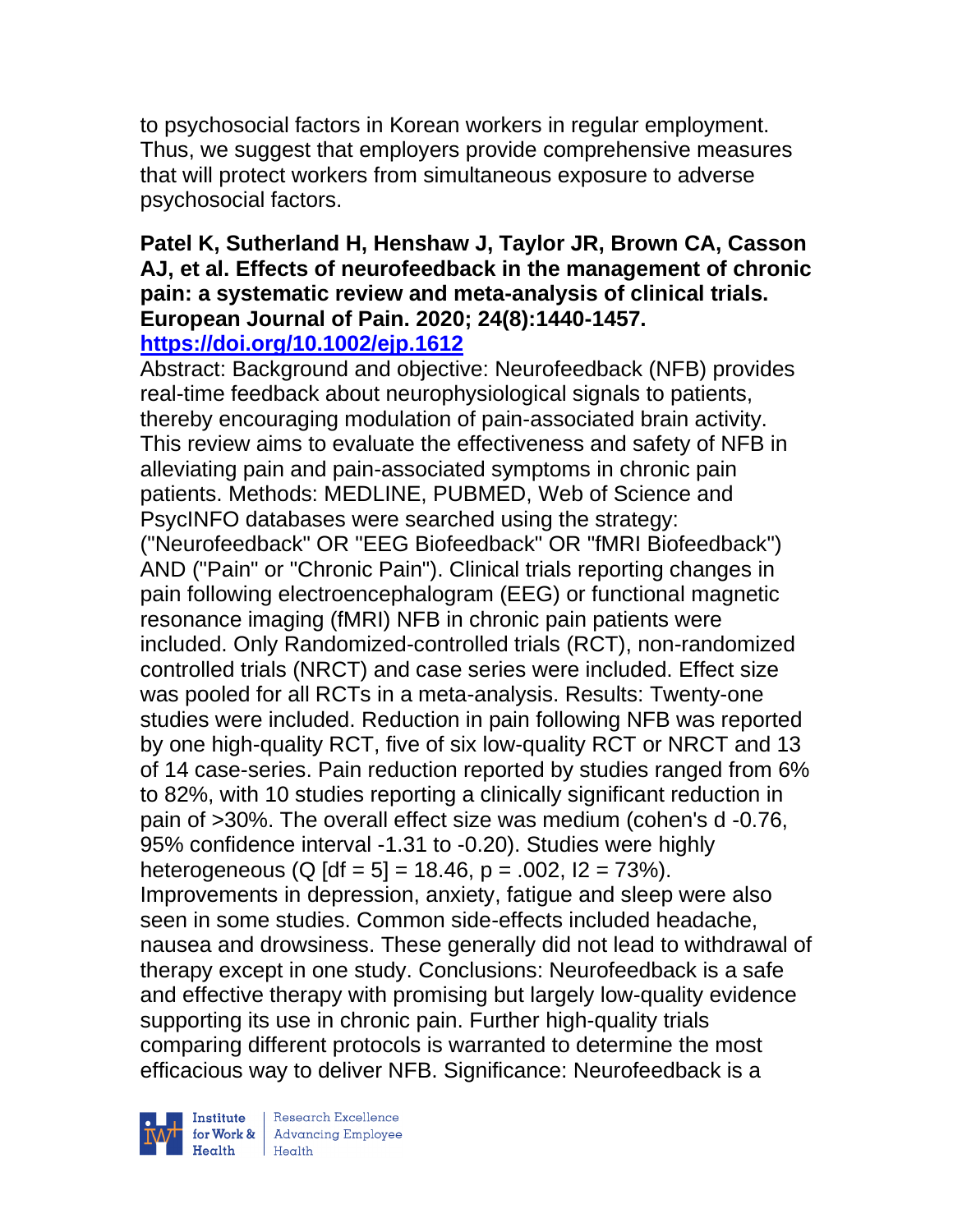novel neuromodulatory approach which can be used to reduce the severity of pain and pain-associated symptoms such as sleep disturbances, mood disturbances, fatigue and anxiety in a number of chronic pain conditions. It has a potential to provide integrative nonpharmacological management for chronic pain patients with pain refractory to pharmacological agents with high side-effect profiles. Further high-quality double-blinded randomized sham-controlled trials are needed in order to fully explore the potential of this therapy.

**Svendsen MJ, Schmidt KG, Holtermann A, and Rasmussen CDN. Expert panel survey among occupational health and safety professionals in Denmark for prevention and handling of musculoskeletal disorders at workplaces. Safety Science. 2020; 131:104932.**

**<https://doi.org/10.1016/j.ssci.2020.104932> [open access]** Abstract: Occupational health and safety (OHS) professionals have a key role in supporting the health and work ability of employees, including preventing and handling musculoskeletal disorders (MSDs) at workplaces. MSDs are the leading cause of work disability, productivity loss and sickness absence in Europe. This may be due to limited consensus on use of effective OHS practices as facilitation of evidence-based practices increases quality of provided services. This study explored consensus of OHS professionals' practices and examined OHS professionals' request for development of evidencebased guidelines for prevention and handling of MSDs at workplaces. This was done by 1) field observations and interviews with OHS professionals working with ergonomics or MSDs at workplaces, 2) development and pilot testing of a panel survey, 3) a three-round expert panel survey and 4) workshop with OHS stakeholders within the OHS organisations in Denmark. The findings indicate limited consensus of OHS practices and a request for development of practice- and evidence-based guidelines for prevention and handling of work-related MSDs in Denmark. The study also presents an end user involving process for increased uptake and implementation of guidelines.

**Vinstrup J, Jakobsen MD, and Andersen LL. Perceived stress and low-back pain among healthcare workers: a multi-center prospective cohort study. Frontiers in Public Health. 2020; 8:297.**

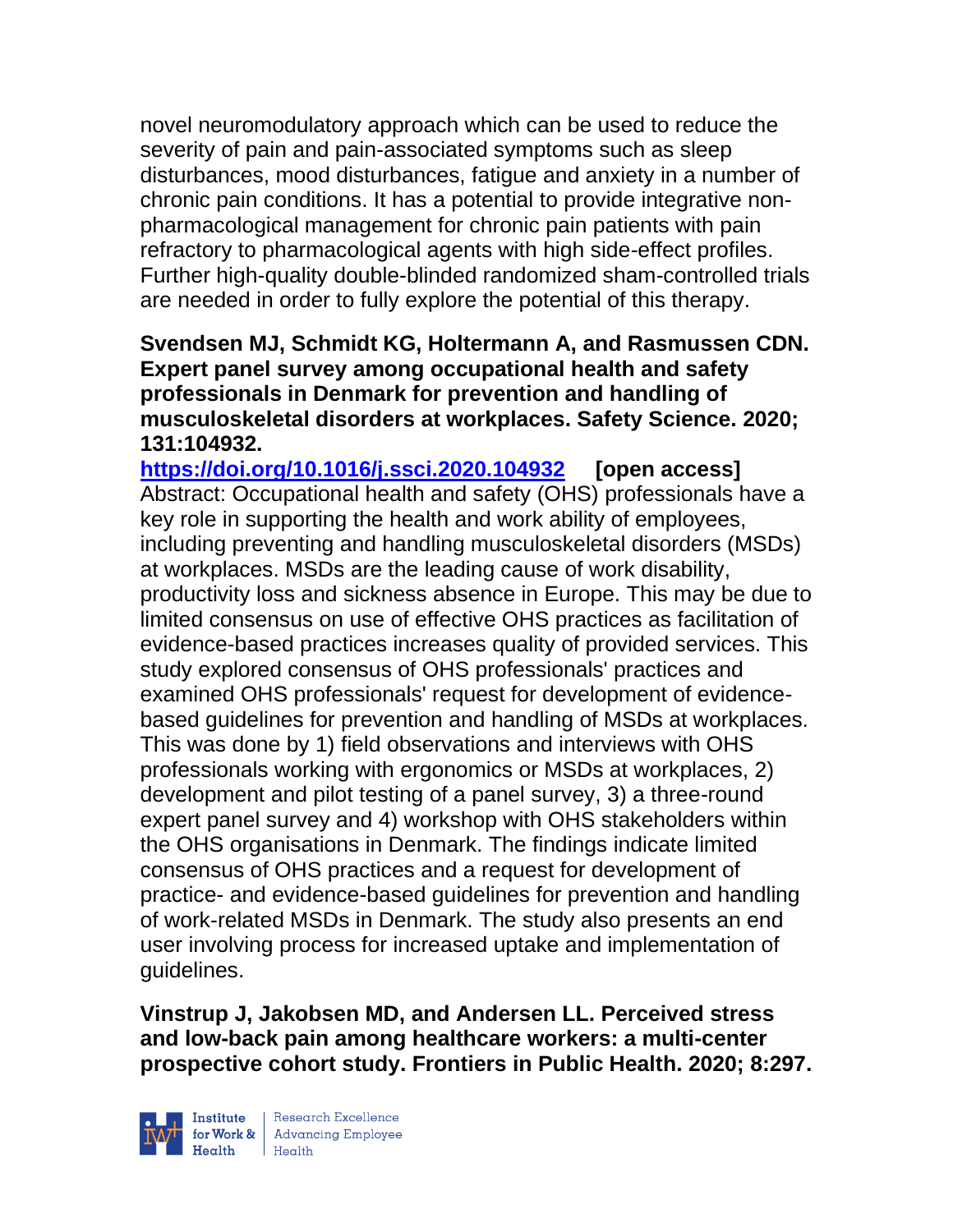**<https://doi.org/10.3389/fpubh.2020.00297> [open access]** Abstract: Objective: This study aimed to investigate the association between perceived stress and odds of low-back pain (LBP) in a population of Danish healthcare workers. Methods: Utilizing a prospective cohort design with 1-year follow-up, a total of 1,944 healthcare workers from 389 departments at 19 hospitals responded to questionnaires containing items related to lifestyle, health, and working environment. Using Cohen's Perceived Stress Scale, associations between baseline stress levels and LBP intensity (0-10 scale) at follow-up were modeled using cumulative logistic regression, accounting for clustering at the department level and adjusting for age, sex, baseline intensity of LBP, education, seniority, number of daily patient transfers, psychosocial work environment, and lifestyle factors. Results: For the entire population, moderate and high stress (reference: low stress) at baseline increased the odds of LBP at 1-year follow-up with odds ratios (ORs) of 1.39 (95% CI 1.13- 1.71) and 1.99 (95% CI 1.49-2.66), respectively. Sensitivity analyses among female nurses showed similar results [i.e., OR 1.40 (95% CI 1.08-1.80) and OR 2.08 (95% CI 1.44-3.00) for moderate and high stress, respectively], while only high stress significantly increased the odds among those without LBP at baseline. Conclusions: Psychological stress increases the odds of LBP among healthcare workers. Identifying and diminishing work-related psychosocial stressors should be included in strategies that aim to prevent musculoskeletal disorders in this population

## **Warden CA, Warden AR, Huang SC, and Chen JF. Job tension and emotional sensitivity to COVID-19 public messaging and risk perception. Population Health Management. 2020; [epub ahead of print].**

# **<https://doi.org/10.1089/pop.2020.0083>**

Abstract: During the COVID-19 pandemic, government social marketing messages support strategies of suppression (often stay-athome orders or lockdowns) and/or mitigation (through testing, isolation, and tracing). Success at lowering the virus reproduction rate (R(0)) depends on social marketing messaging that rapidly changes behaviors. This study explores a potential side effect of a successful antivirus public health messaging campaign, when employees are back at work but the virus threat has not disappeared, that leads to



| Research Excellence **Institute** Research Excellence<br> **Fractional Employee Health**<br>
Health<br>
Health